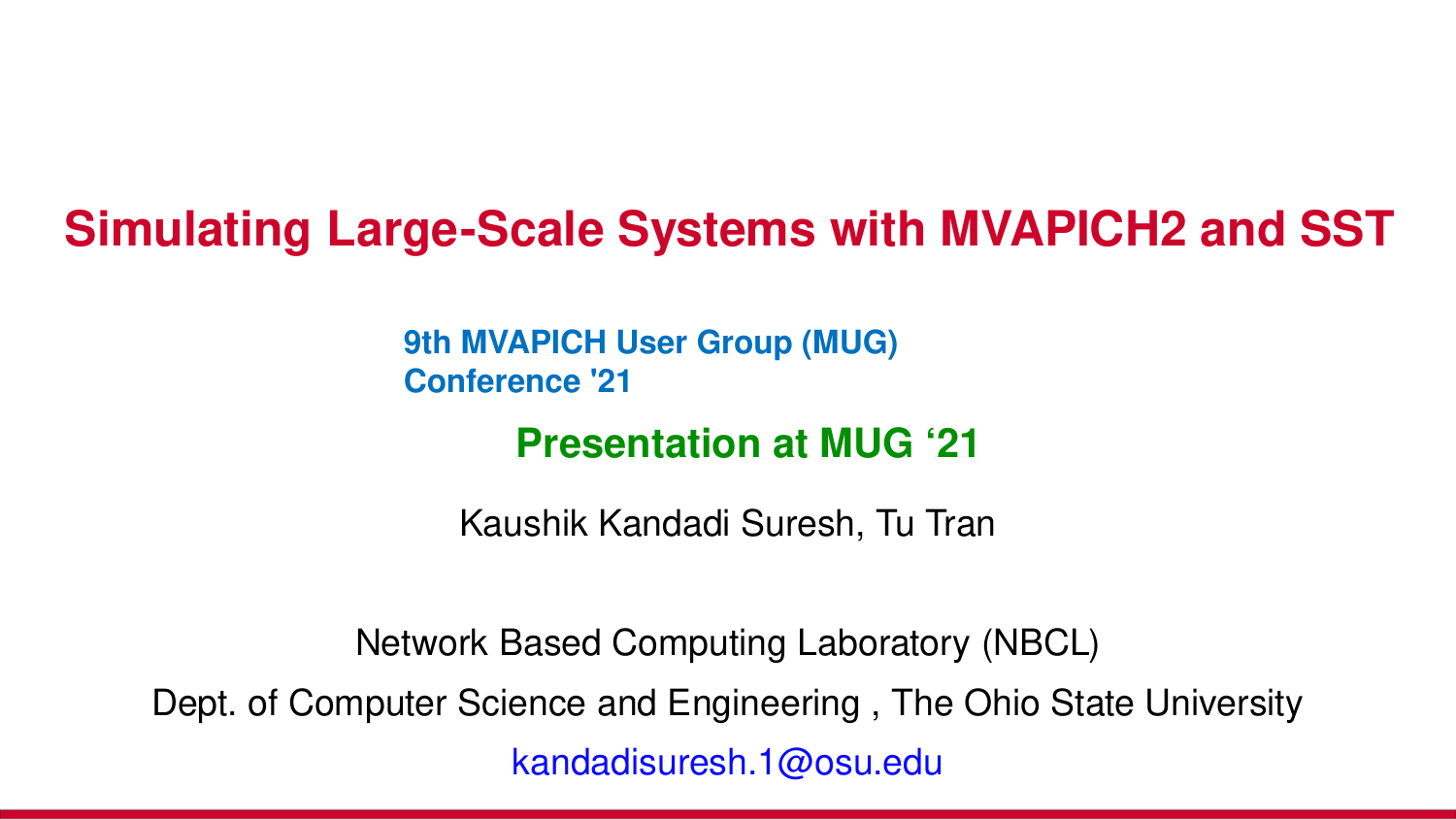#### **Outline**

- Introduction
- Example
- Architecture
- SST Macro
- MVAPICH2 + SST Macro Integration
- SST+MVAPICH2 : Performance prediction of collective algorithms
- SST+MVAPICH2: Performance of MPI\_Alltoall on different topologies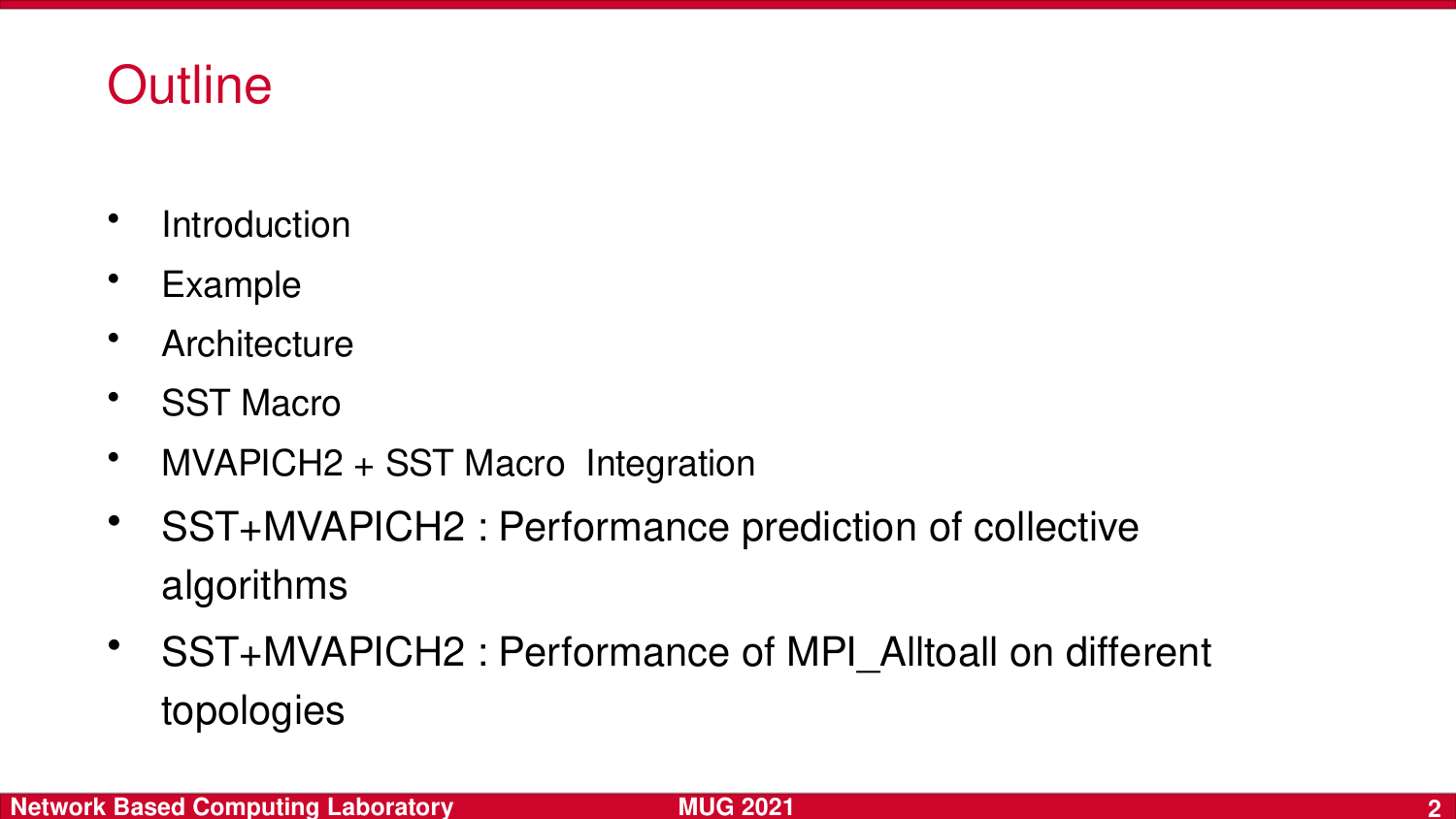#### **Introduction**

- The Structural Simulation Toolkit (SST) is an open-source software framework used for simulating large-scale High Performance Computing (HPC) systems
- The simulations can be run on one or many nodes.
- SST lets multiple disparate/discrete simulators to share data with each other in order to perform very large scale simulations.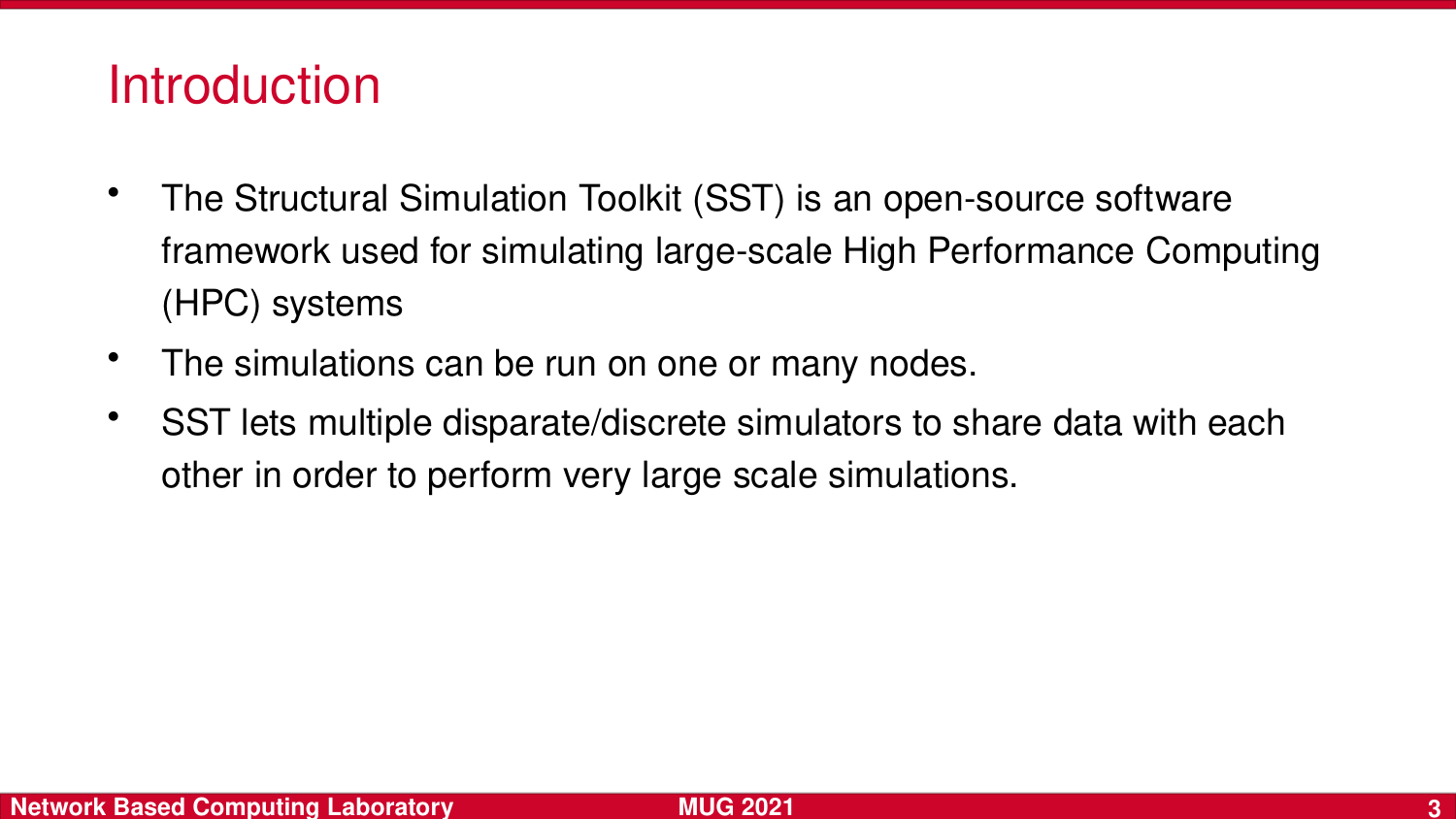#### SST-Example



• Simulation of 3 "computer boards"

Each "computer board" simulations are comprised of 3 different simulators sharing data using SST

There will be 10 separate concurrent simulations running on this single workstation all sharing data using **SST**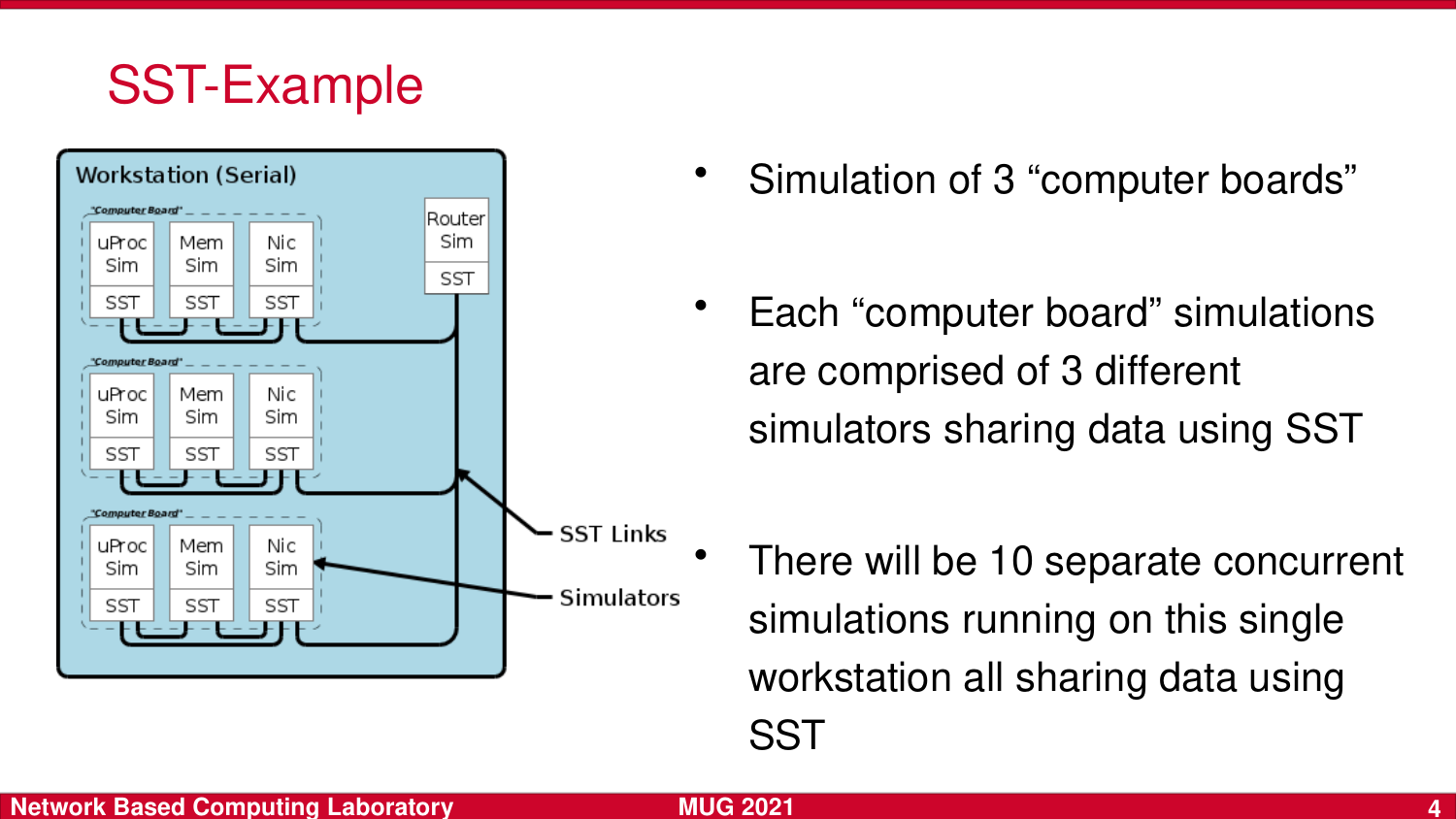# SST- Architecture



- SST is a standalone application
- When run, it loads set of Dynamic Libraries (called Element Libraries) using a config file
- These Element Libraries contain several internal objects (Components, Modules, etc) that represent the simulators and support objects to perform a simulation.
- The Element Libraries are developed in C++ using SST API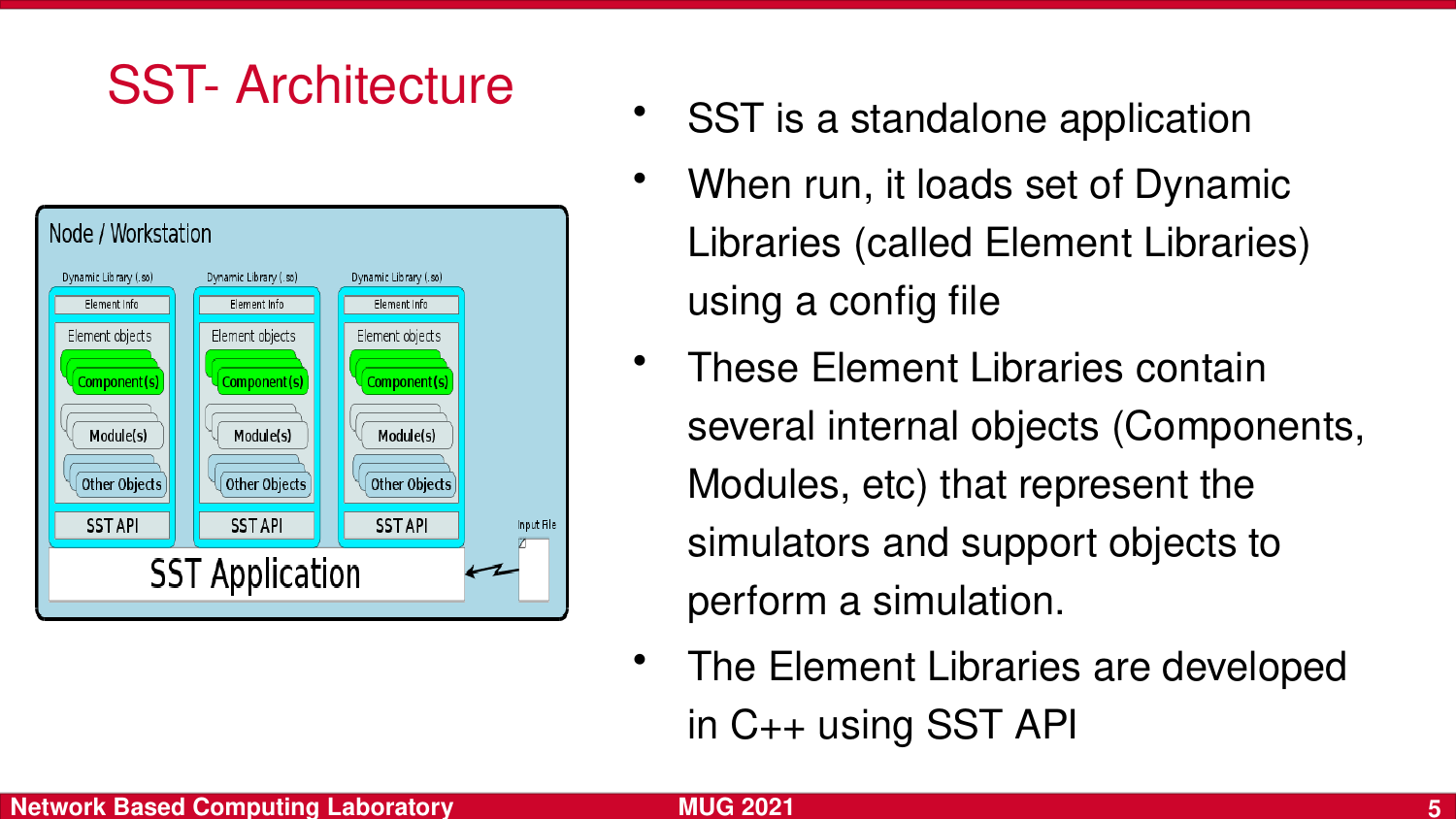#### SST-Macroscale Element Library

The macroscale element library provides functionality for

simulating extreme-scale applications.

```
int size = atio(argv[1]):\overline{2}if (rank == 0)int partner = 1;
3
      MPI_Send(buffer, size, MPI_INT, partner, tag, MPI_COMM_WORLD);
\overline{4}5
    \} else \{6
      int partner = 0;
\overline{7}MPI_Recv(buffer, size, MPI_INT, partner, tag, MPI_COMM_WORLD, MPI_STATUS_IGNORE);
8
    \rightarrow9
    MPI_Barrier(MPI_COMM_WORLD);
10
    if (rank == 0)\mathbf{1}\mathbf{L}printf("Rank 0 finished at t=%8.4f ms\n", MPI_Wtime()*1e3);
13
    \mathcal{F}
```
node {  $app1$  $name = send recv$ launch cmd  $=$  aprun -n 2  $\text{arg } v = 20$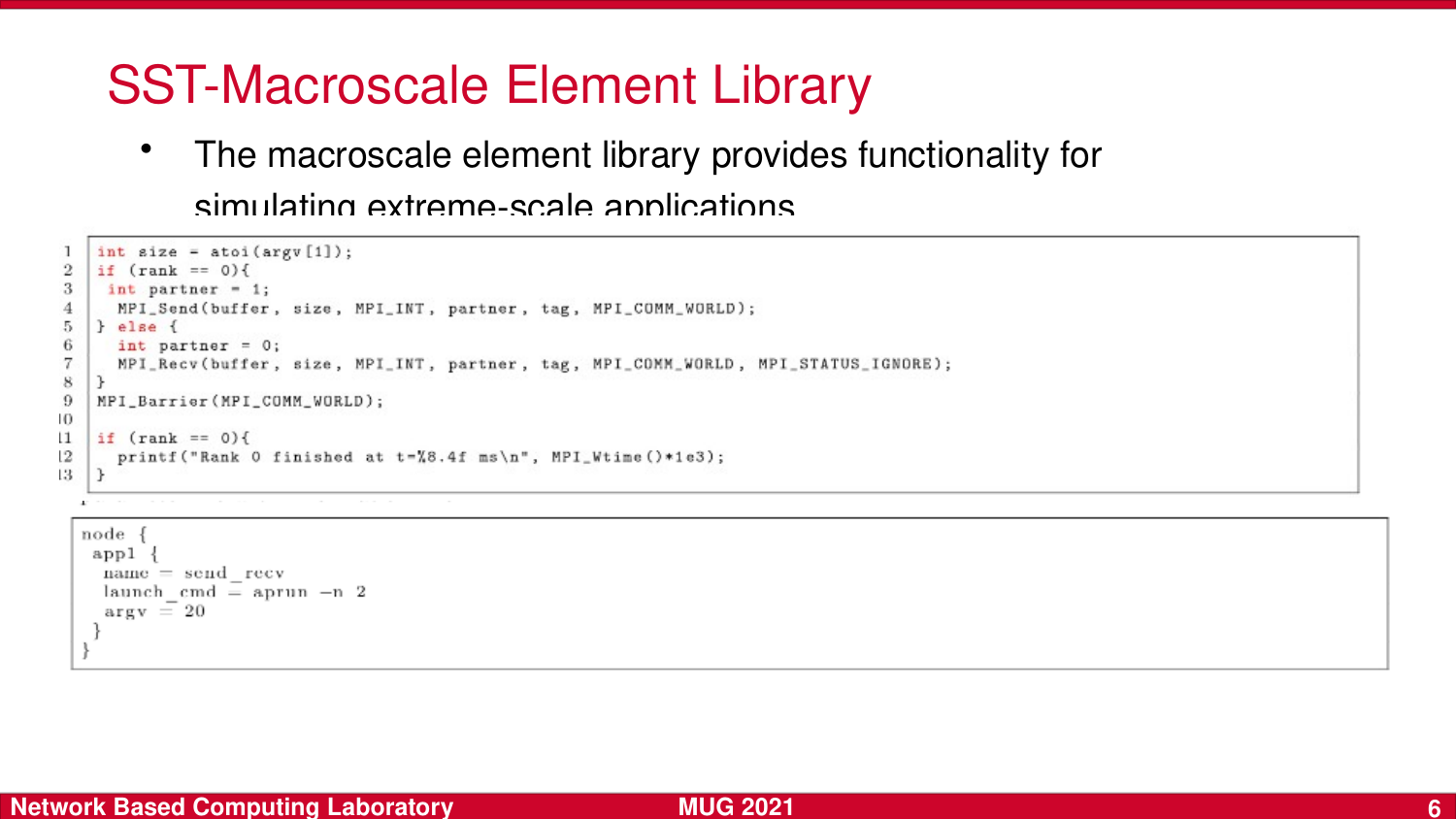# SST-Macro Working

- Discrete Event Simulation (DES)
	- Components and Events
	- Component send events to other components
	- Each Event has Arrival time
	- Components process events in time-order (stored in sorted queue of events)
	- Time advances as components pop and process events from the queue
- Components:
	- NIC, Router, Memory Models, Node
- SST macro has 'Application' which is just a stack and a heap without event queue
- SST macro intercepts MPI calls when compiled with sst<sub>++</sub>, which defines macro to replace the MPI calls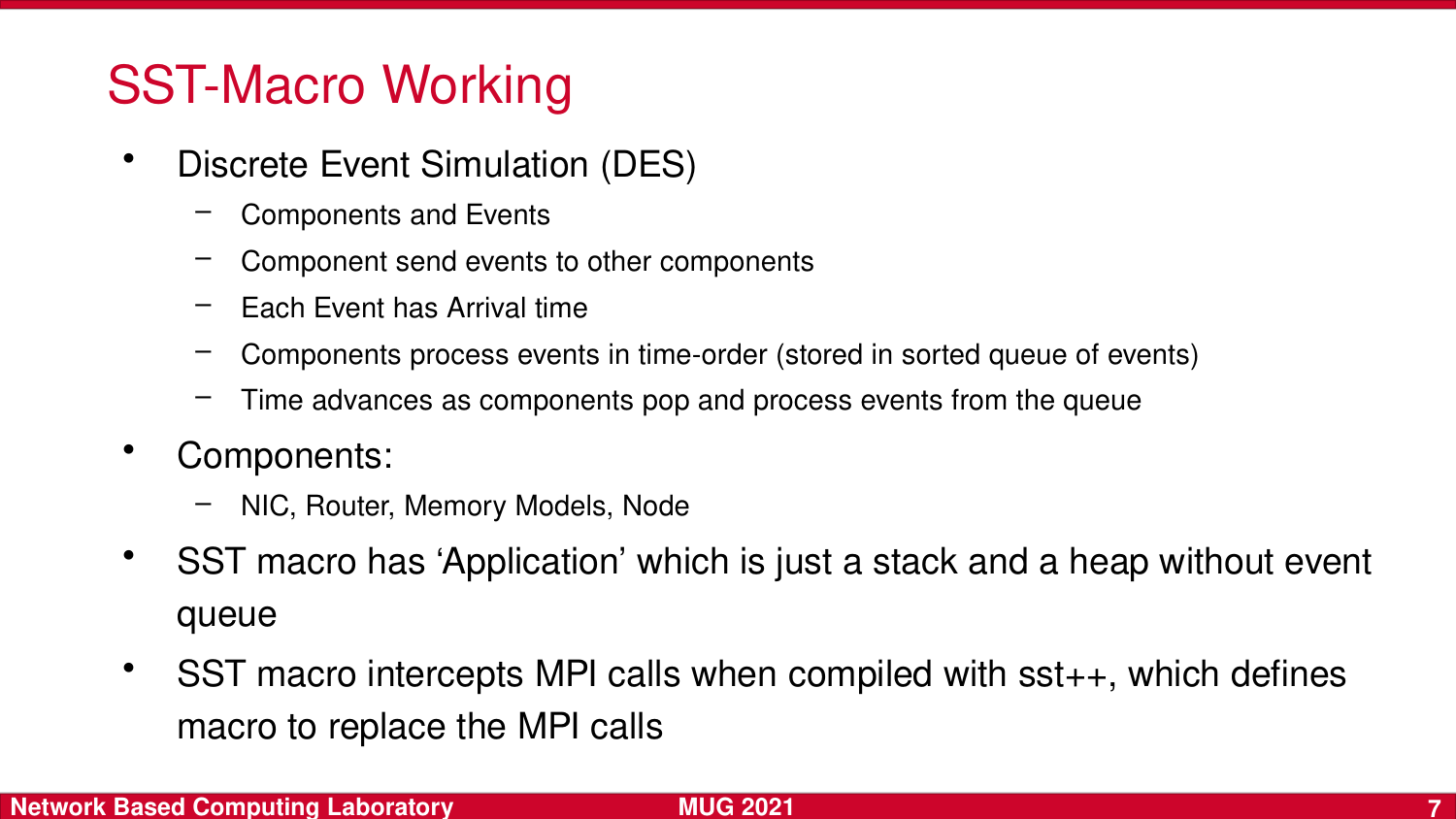# SST macro parameter file

- Network and Application launch configuration
- Network parameters
	- Switch
	- **Topology**
	- Communication model
	- NIC
- CPU
	- **Processor**
	- Memory

```
exe = ./runarav =Launch\_cmd = aprun -n 256 -N 1env {
    SLURM_NPROCS = 256memory {
 name = snapprchannel bandwidth = 7GB/snum channels = 10
 latency = 10ns}
proc<sub>f</sub>ncores = 56frequency = 2GHz
name = simple
```
topology {  $name = torus$ geometry =  $[32, 32, 32]$  $redundant = [32 32 32]$ 

#### switch {

```
name = snapperlink {
 bandwidth = 10.0GB/s
 latency = 100nscredits = 8KBxmit_active {
  group = testtype = account
```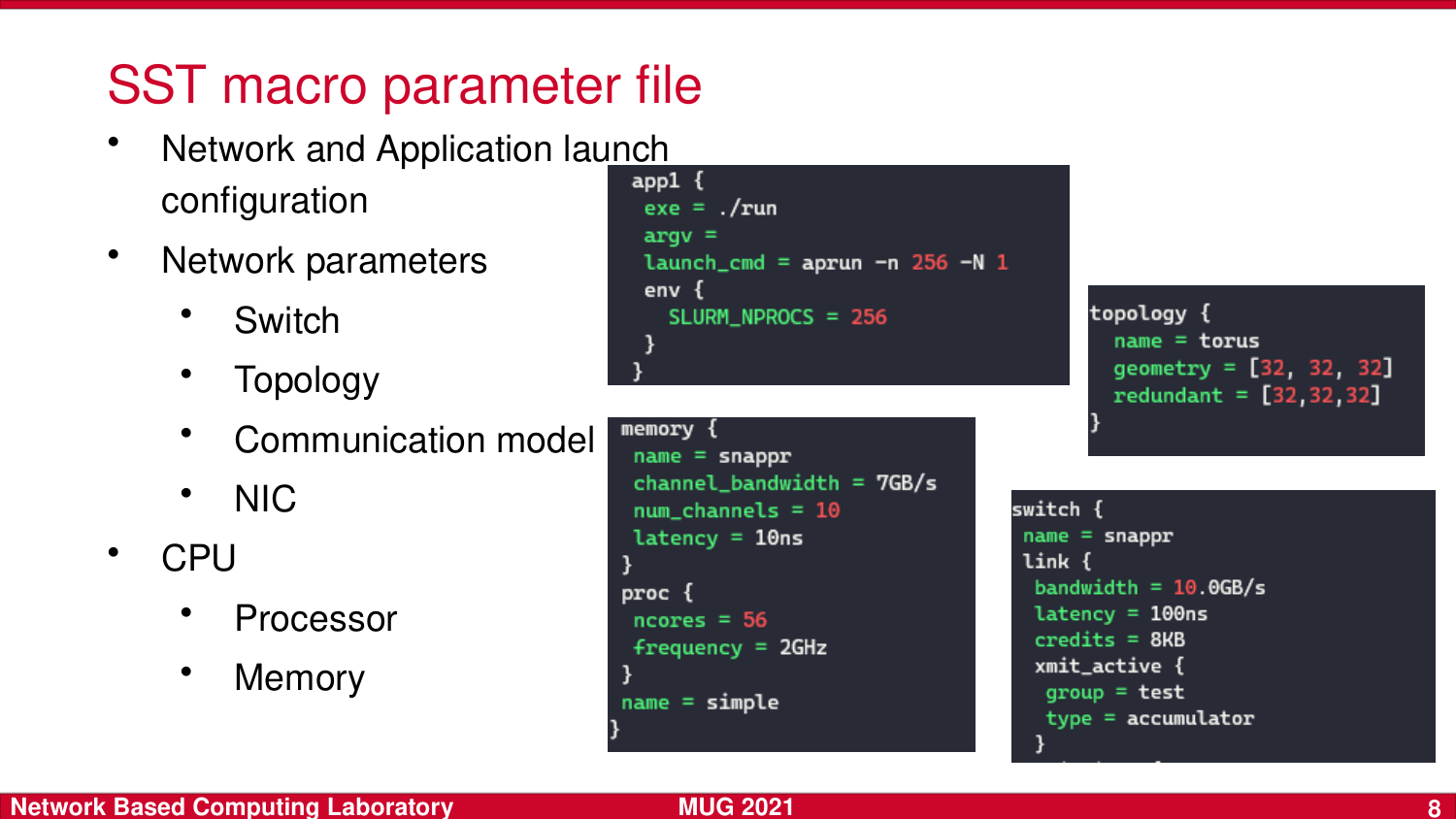## SST macro + MVAPICH2

- SST Transport:
	- Emulates transport library (eg: libfabric)
- Steps to run MPI Application with SST macro + MVAPICH2
	- Install Clang
	- Build SST macro using clang. This generates sstcc (a wrapper for compiling with sst)
	- Build SST transport using clang, SST macro
	- Build MVAPICH2 with sstcc and link it with SST-transport library [provides libfabric, pmi cache emulation]
	- Compile MPI program with mpicc generated in the previous step
	- Add run time params to config file : parameter.ini
	- Run as follows:
		- sstmac –f parameter.ini ./app.exe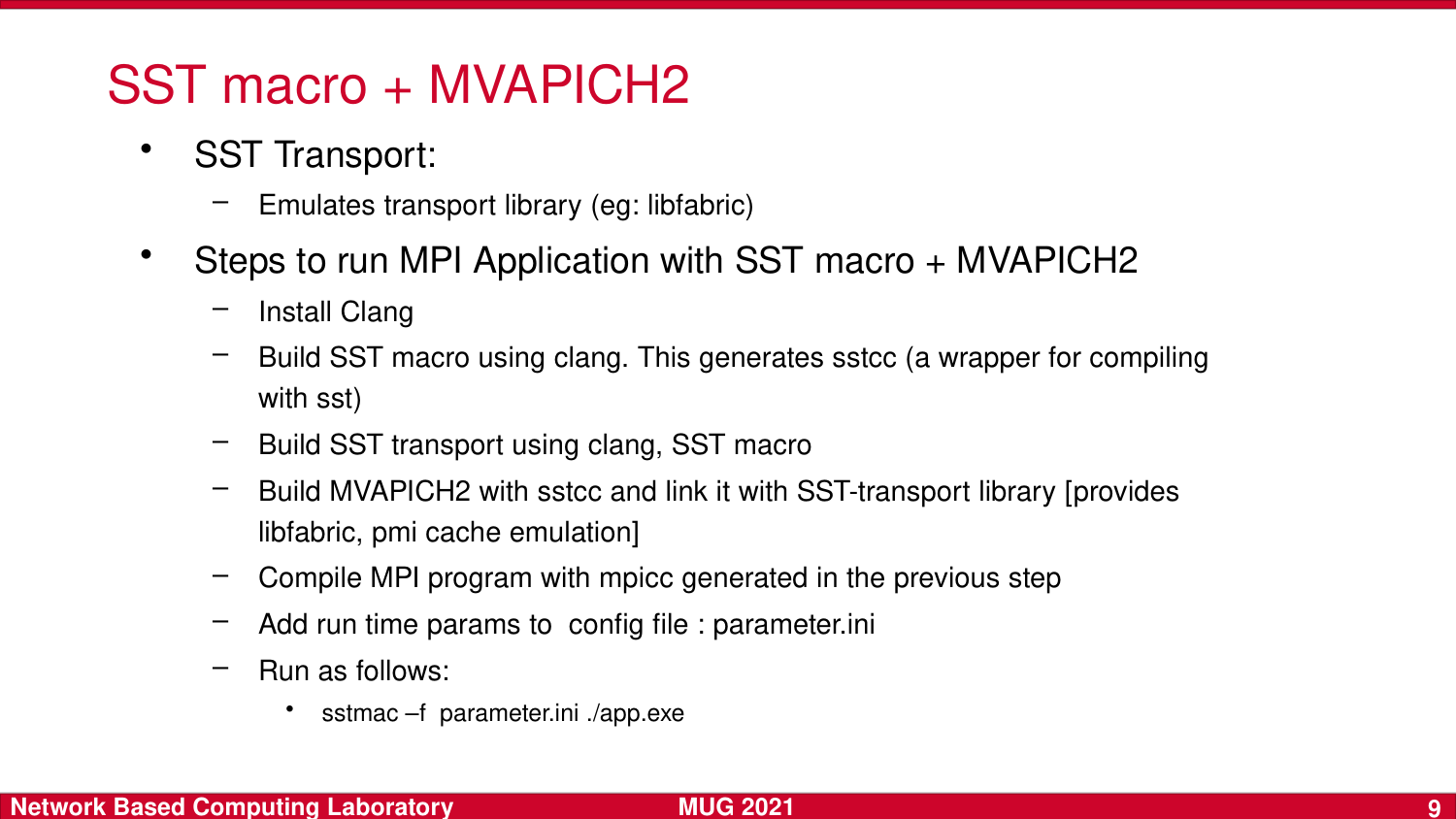#### Estimate relative performance of algorithms with SST

- Ring algorithm good for large messages
- Recursive doubling good for small messages
- Useful for estimating any new algorithm implemented in MVAPICH2

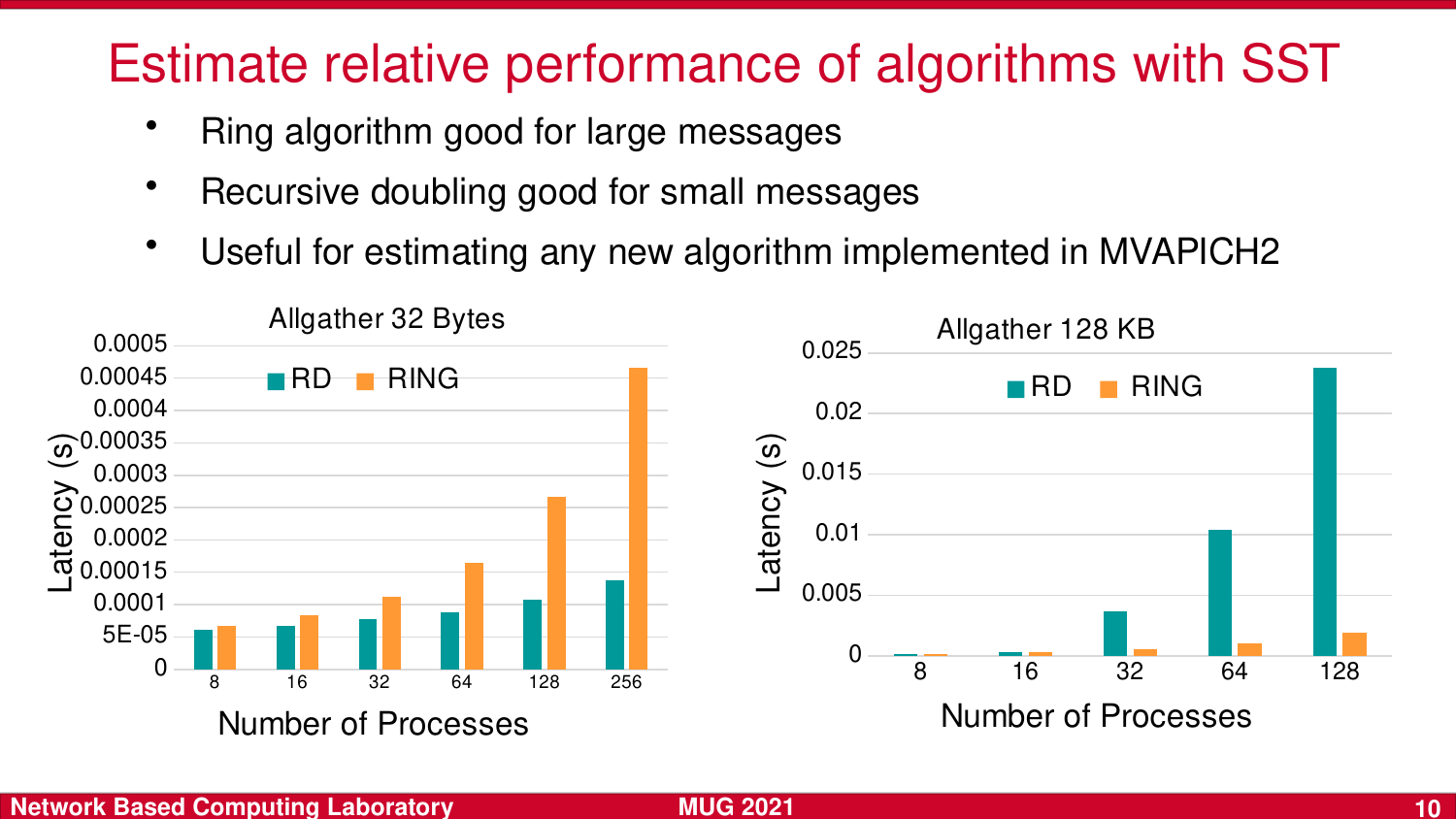# Understanding the impact of topology

- Large scale simulation of MPI\_Alltoall using OMB
- Impact of topology on Alltoall algorithm implemented in MVAPICH2



| topology {     |                            |  |
|----------------|----------------------------|--|
| $name = torus$ |                            |  |
|                | geometry = $[32, 32, 32]$  |  |
|                | $redundant = [32, 32, 32]$ |  |
|                |                            |  |

| υμυτυγγι           |  |  |
|--------------------|--|--|
| $name = fat\_tree$ |  |  |
| leaf_switches_pe   |  |  |
| agg_switches_per   |  |  |
| $concentration =$  |  |  |

 $up\_ports\_per\_leaf\_switch = 64$  $down\_ports\_per\_agg\_switch = 64$  $num\_agg\_subtrees = 2$  $num\_core\_switches = 64$  $up\_ports\_per\_agg\_switch = 64$ down\_ports\_per\_core\_switch = 128

topology {  $name = dragonflv$ qeometry =  $[32.9]$  $h = 16$  $inter\_group = circulant$ concentration =  $16$ 

r subtree = 64

 $subtree = 64$